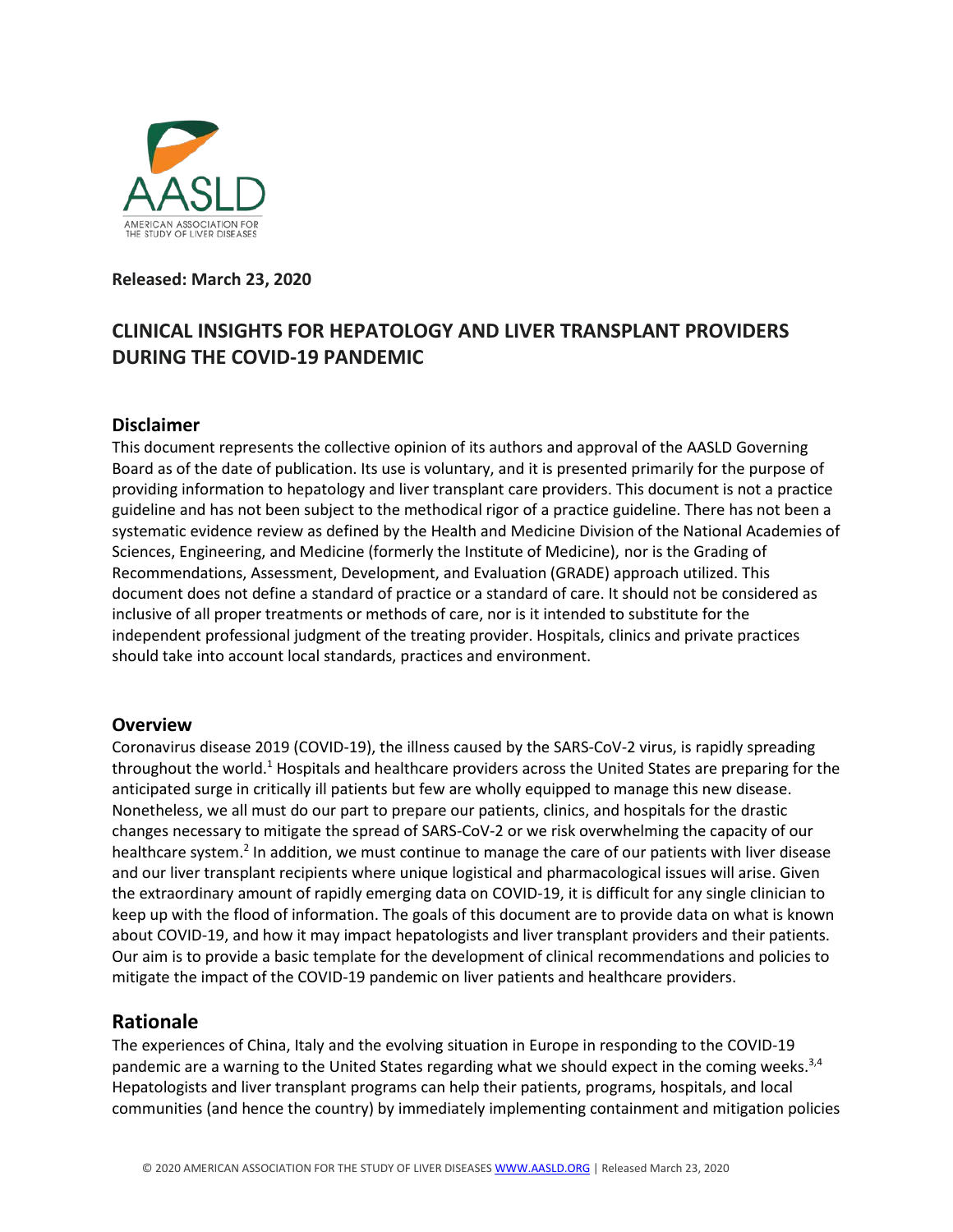that limit nonessential patient and visitor visits to clinics and hospitals. Our current understanding points to the fact that patients >60 years old, patients with cirrhosis, those with autoimmune hepatitis on immunosuppressive medications, and pretransplant and posttransplant patients on immunosuppressant therapy may be among the patients at highest risk for severe illness if infected with SARS-CoV-2. Considering SARS-CoV-2 can be transmitted from asymptomatic individuals, including children, and it can be detected in stool after viral clearance from the respiratory tract, $5$  these recommendations have been created to protect our patients, communities, and healthcare workers. Data from China, Italy, and Spain are staggering with reports from Italy indicating that up to 20% of healthcare workers may become infected.4 If we do not contain the spread of SARS-CoV-2 quickly, our healthcare system's capacity will be overwhelmed, including insufficient availability of ICU beds, ventilators, and healthcare workers.

# **Effects of SARS-CoV-2 on the Liver and Evaluation of COVID-19 Patients with Elevated Liver Biochemistries**

## *What we know*

- The incidence of elevated serum liver biochemistries in hospitalized patients with COVID-19 (primarily elevated AST and ALT, and slightly elevated bilirubin) ranges from 14% to 53%.<sup>1,6–10</sup>
	- $\circ$  Liver injury occurs more commonly in more severe COVID-19 cases than in mild cases.<sup>10</sup>
	- o Liver injury in mild COVID-19 cases is usually transient and does not require specific treatment.10
- Low serum albumin on hospital admission is a marker of COVID-19 severity.<sup>9,11</sup>
- SARS-CoV-2 binds to target cells through angiotensin-converting enzyme 2 (ACE2) (as does SARS-CoV, the virus responsible for SARS in 2003-2004).7
	- o Because ACE2 occurs abundantly on liver and biliary epithelial cells, the liver is a potential target for infection.7
- Elevated liver biochemistries may reflect a direct virus-induced cytopathic effect and/or immune damage from the provoked inflammatory response.<sup>7,12</sup>
- Therapeutic agents used to manage symptomatic COVID-19 may be hepatotoxic. These include statins, remdesivir, and tocilizumab.
- Patients with chronic liver disease, especially viral hepatitis B and/or C, may be more susceptible to liver damage from SARS-CoV-2, as was the case with SARS-CoV, but supporting data are lacking.<sup>9</sup>
- It is unknown whether SARS-CoV-2 infection exacerbates cholestasis in those with underlying cholestatic liver disease such as PBC or PSC or with underlying cirrhosis.10
- Rare cases of severe acute liver injury have been described in patients with COVID-19. $9$
- It will be difficult to differentiate whether increases in liver biochemistries are due to SARS-CoV-2 infection itself, its complications, or a drug-induced liver injury.<sup>10,13</sup>
- In liver transplant recipients or patients with autoimmune hepatitis on immunosuppressive therapy, acute cellular rejection or disease flare, respectively, should not be presumed in the face of active COVID-19.

- Serologic testing for hepatitis B and C is warranted when assessing patients with COVID-19 and elevated liver biochemistries.
- To limit unnecessary transport of patients with COVID-19, ultrasound or other advanced imaging (e.g., MRI/MRCP) should be avoided unless there is a clinical suspicion for biliary obstruction, cholangitis, or venous thrombosis.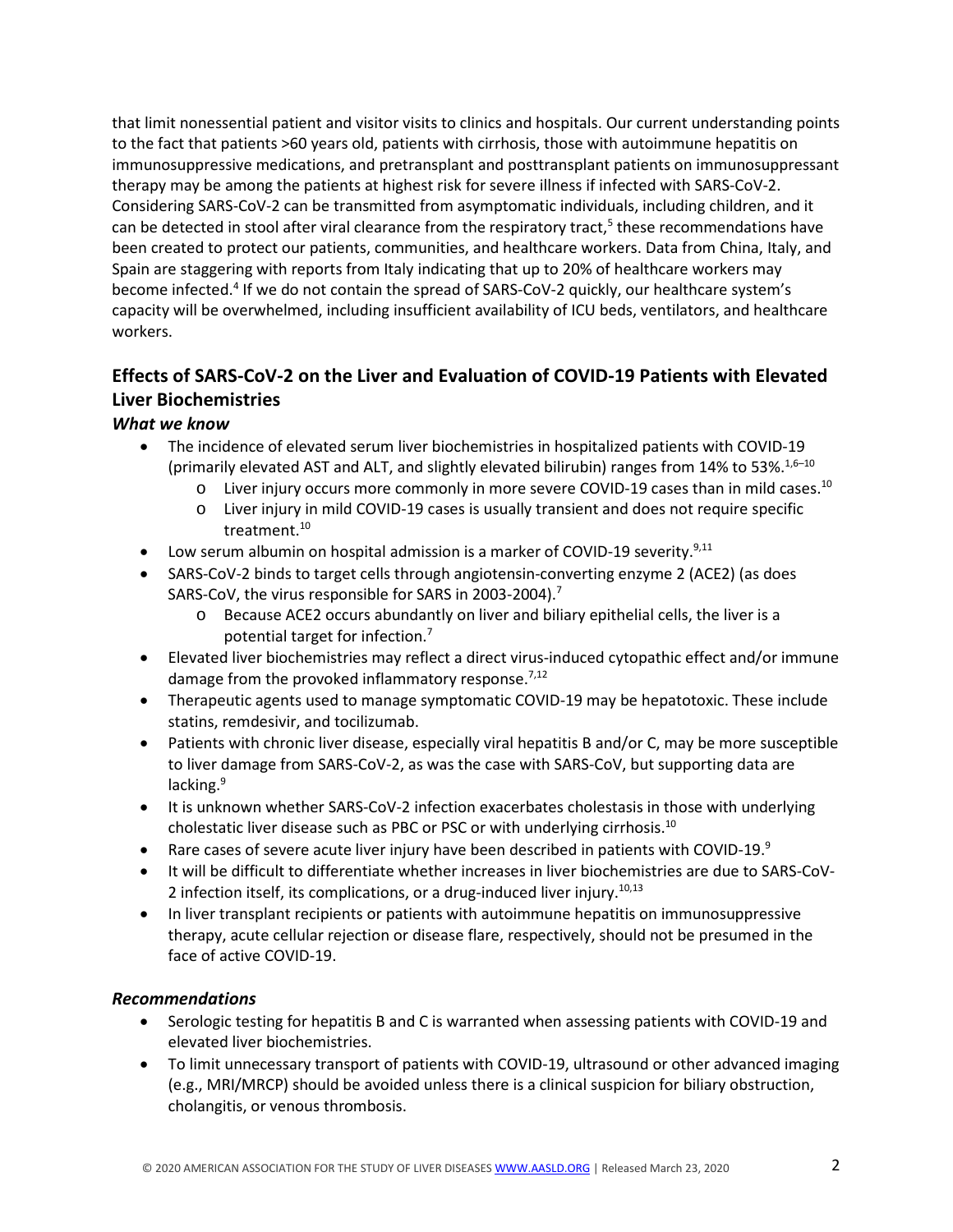- The presence of abnormal liver biochemistries should not be a contraindication to using investigational or off-label therapeutics for COVID-19 (e.g., remdesivir, tocilizumab, chloroquine, hydroxychloroquine, statins).
- Regular monitoring of liver biochemistries should be performed in all COVID-19 patients, particularly those treated with remdesivir or tocilizumab, regardless of baseline values.
- Follow guidance in your clinical study protocol and/or by the [FDA](https://www.fda.gov/media/116737/download) for monitoring of liver biochemistries and discontinuation of study drug used to treat COVID-19.

## **Stable Outpatients with Liver Disease or Hepatocellular Carcinoma**

#### *What we know*

- Both immunocompetent and immunosuppressed patients can contribute to SARS-CoV-2 spread even if they are asymptomatic.
- Children are less likely to become ill from SARS-CoV-2 infection but can still contribute to spread of the virus.<sup>14</sup>
	- o Severe or critical COVID-19 is uncommon in children (largely affecting children <5 years old) and is associated with minimal or no increase in ALT or AST.<sup>14</sup>
- It is unknown whether patients with hepatocellular carcinoma (HCC) are at increased risk for severe COVID-19 by virtue of their malignancy. However, one case series reported an association between worse COVID-19 outcomes and other, non-hepatic types of cancer.<sup>15</sup>

## *Recommendations*

*Outpatient visits*

- Severely limit outpatient visits to only patients who must be seen in person, even in areas without significant COVID-19 community spread.
	- o Consider seeing in person only new adult and pediatric patients with urgent issues and clinically significant liver disease (e.g., jaundice, elevated ALT or AST >500 U/L, recent onset of hepatic decompensation).
	- o Stagger patient arrival times, and if possible, room patients immediately on arrival to clinic to avoid patients congregating in the waiting area. If patients or caregivers are in the waiting area, appropriate distancing and decontamination of the waiting area should be practiced.
	- o Limit the number of family members/friends who accompany patients to their visits. Have these persons wait outside the clinic unless their presence is required for clinical decision making. Enable critical caregivers to participate in the visit by phone or video if possible.
	- o Strongly consider phone visits or telemedicine as appropriate and available to replace in-person visits.
- Screen all patients for symptoms of COVID-19 or recent exposure (i.e., fever, cough, contact with known COVID-19 patients, history of recent travel) before entry into the clinical space (e.g., phone call 24 hours prior to scheduled visit), and again at registration or as they enter the clinic.
- Check each patient's temperature when they arrive to the clinic or registration desk.
	- $\circ$  Patients with fever (>100 °F) should be referred to the hospital's protocol for symptomatic patients.
- Consider evaluating patients with COVID-19 symptoms in an outpatient clinic or a site dedicated for this purpose. Personal protective equipment (PPE) should be prioritized to that site. Patients with COVID-19 symptoms should not be evaluated in the hepatology/liver transplant clinic.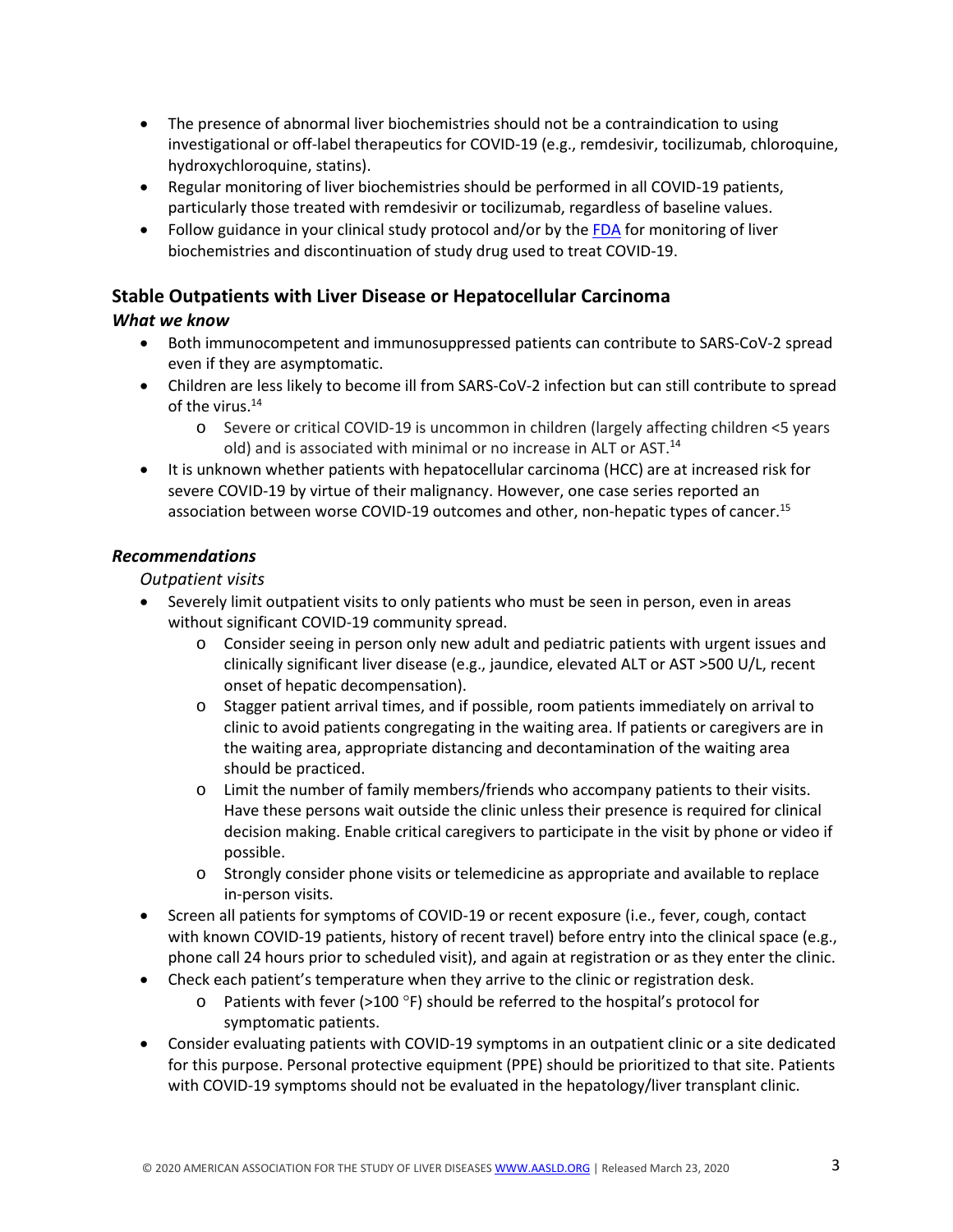• Follow [CDC recommendations](https://www.cdc.gov/coronavirus/2019-ncov/community/organizations/cleaning-disinfection.html) for cleaning and disinfecting rooms or areas visited by individuals with suspected or confirmed COVID-19.

## *Patients with hepatocellular carcinoma*

- Consider reviewing images of new referrals for patients with liver masses in tumor board or with expert radiologists prior to scheduling an in-person visit.
	- $\circ$  Consider virtual visits to discuss diagnosis and management of HCC and other liver tumors.
- Continue usual surveillance imaging in patients with HCC if possible. Ideally, these patients should not wait until the pandemic abates to undergo imaging because the prospective duration of the pandemic is unknown. Based on patient and facility-based circumstances, an arbitrary delay of 2 months is reasonable.
- Proceed with HCC treatments rather than delaying them due to the pandemic.

## **Patients with Decompensated Cirrhosis, Liver Transplant Evaluations, and Patients on the Liver Transplant Waiting List**

## *What we know*

- Information is limited regarding the effects of SARS-CoV-2 infection in patients with chronic liver disease.
- There are currently no clear data on the effects of SARS-CoV-2 infection in patients with decompensated cirrhosis or those awaiting liver transplantation.
- Nearly all Organ Procurement Organizations (OPOs) now test for SARS-CoV-2 RNA and will proceed with negative donors; however, the capacity to test recipients shortly before proceeding with transplant may be limited.

## *Recommendations*

## *Outpatient management*

- Limit the number of patients coming to clinic for transplant evaluations.
	- o Consider evaluating only patients with HCC or those patients with severe disease and high MELD scores who are likely to benefit from immediate liver transplant listing.
- Develop a policy to decide which listed patients need to be seen in person.
- Consider telemedicine alternatives in place of outreach clinics.
- Obtain labs and imaging only as clinically necessary.
	- o Patients should not be asked to update labs simply to update their MELD score (see recen[t OPTN policy changes\)](https://unos.org/news/member-information-regarding-covid-19/).
- Ensure that patients have refills available for essential medications. Provide prescriptions for 90 day supplies instead of 30-day supplies. Many insurance companies are waiving early medication refill limits.
- Consider instructing patients to avoid attending community recovery support meetings such as Alcoholics Anonymous and provide alternative telephone or online resources.
- Advise patients not to travel during the COVID-19 pandemic.

## *Patient transplant education and consultations*

- Conduct patient transplant education and social work, dietitian, and financial consultations by video conference, telemedicine, or telephone whenever possible.
- Avoid multiple patients in one room for patient education.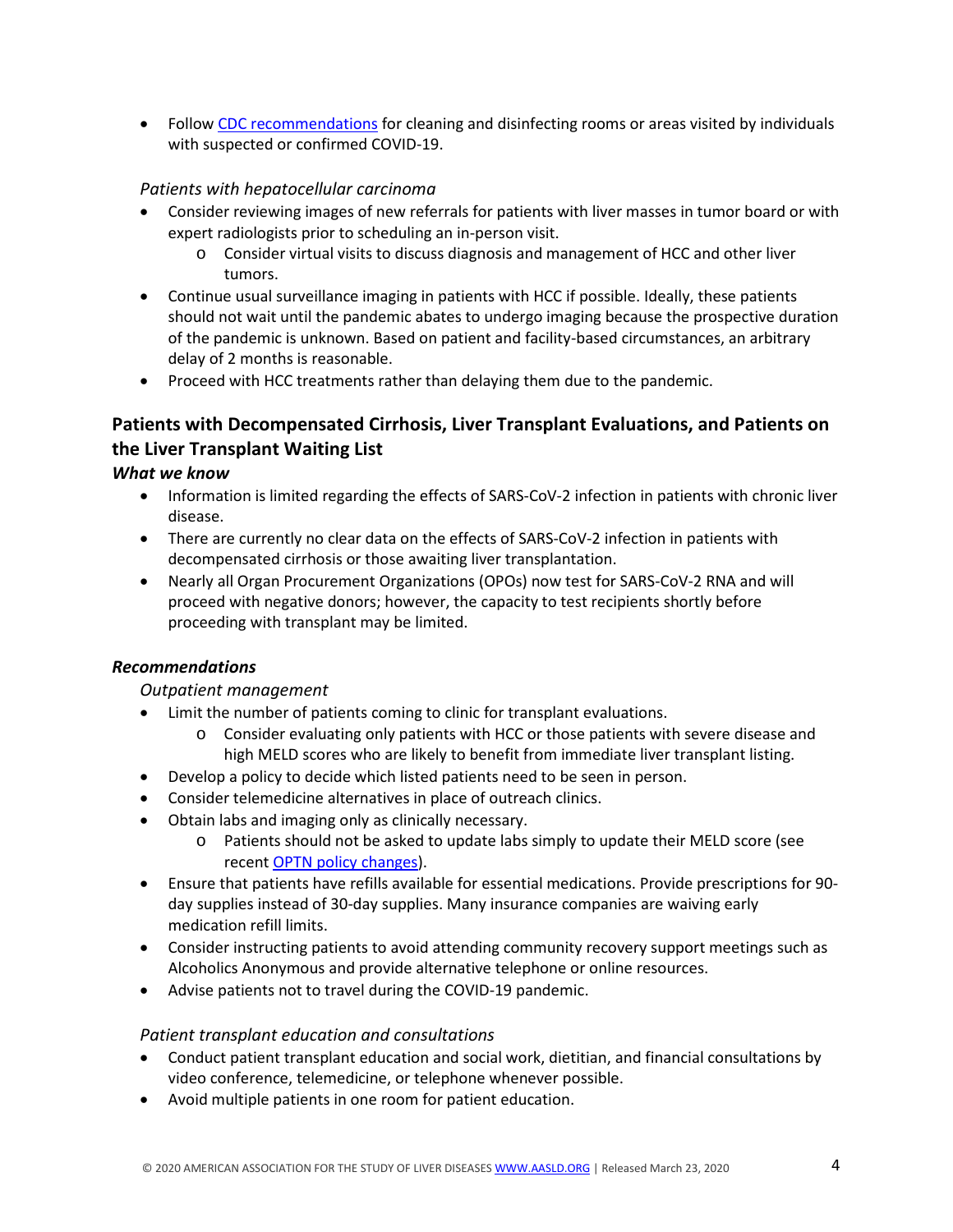o Consider developing internet-based education sessions for patients and family members that can be deployed either by in-room computers or at home prior to patient evaluation.

## *Inpatient management*

- Avoid direct hospital admission for patients with fever and respiratory symptoms, particularly admission to a transplant unit.
- Consider evaluating patients with liver disease with new onset encephalopathy for COVID-19.
- Evaluate all children with elevated AST or ALT for underlying liver diseases and coexisting infections as COVID-19 is not commonly associated with abnormal liver enzymes in children.<sup>14</sup>
- Have a low threshold for aggressive airway management in COVID-19 patients with underlying pulmonary diseases such as hepatic hydrothorax, portopulmonary hypertension, or hepatopulmonary syndrome.

## *Organ allocation*

- Develop a policy for dealing with deceased organ donor offers.
	- o Consider recipient age and comorbidities prior to organ acceptance.
	- o Confirm with hospital personnel the availability of ICU beds, ventilators, PPE, and an adequate supply of blood products.
- Screen potential recipients with an acceptable organ offer for COVID-19 symptoms before they are called in from home for transplantation.
- When an organ offer becomes available, call in potential transplant recipients at the latest possible time to minimize exposure to the hospital environment.
- Consider testing of recipients and donors for SARS-CoV-2 before transplantation, if testing is available.
	- o Consider the risk of false negatives and testing turnaround time in your area.
	- o Nasal swabs are more sensitive (63%) than pharyngeal swabs (32%) while bronchoalveolar lavage fluid specimens are the most sensitive (93%).<sup>16</sup> Testing samples from multiple sites may improve sensitivity and reduce false negative results.
	- o Review as much donor history as possible for fever, respiratory symptoms and radiographic findings.
- Consider having backup transplant recipients wait at home or away from the transplant center.
- Consider suspending living donor liver transplant programs during the pandemic, except for pediatric patients with acute liver failure.17

# **Liver Transplantation, Resource Utilization, and Ethical Considerations**

- Resource utilization and ethical considerations are inherently tied to liver transplantation. This is a critical and challenging area for which protocols and policies need to be carefully considered and developed. There is no over-arching policy that can or should be applied to every transplant center; these issues will need to be discussed and developed locally.
- Although the Centers for Medicare and Medicaid Services (CMS) recommends limiting all nonessential planned surgeries and procedures until further notice, they specifically exclude transplant surgery fro[m this recommendation.](https://www.cms.gov/files/document/31820-cms-adult-elective-surgery-and-procedures-recommendations.pdf)
- People who test positive for SARS-CoV-2 are medically ineligible for [organ donation.](https://www.aopo.org/information-about-covid-19-coronavirus-is-being-released-rapidly-we-will-post-updates-as-we-receive-them/)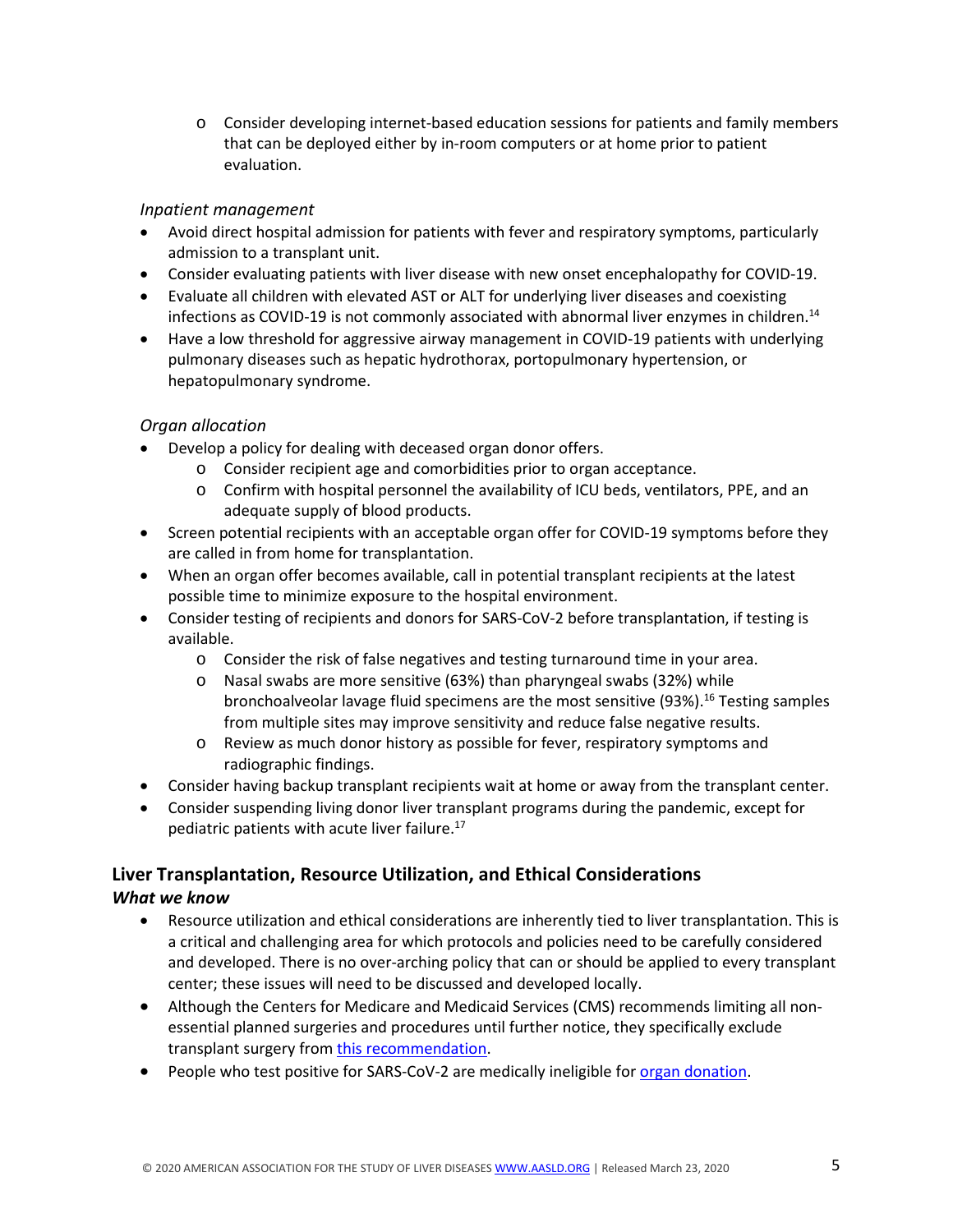#### *Recommendations*

- Consider resource utilization including ICU beds, ventilators and supply of blood products (especially platelets and type-specific packed red cells) in the decision to proceed with liver transplantation.
- Consider notifying patients that the COVID-19 pandemic may impact their waiting time on the transplant list.
- Screen potential donors for exposure and clinical symptoms compatible with COVID-19. $^{17}$
- Screen donors for COVID-19 symptoms regardless of COVID-19 test results.
- See the latest updates regarding COVID-19 relate[d OPTN policy changes.](https://unos.org/news/member-information-regarding-covid-19/)

## **Challenging Topics in Liver Transplantation During the COVID-19 Pandemic**

- Should we decide who is more in need of limited resources, i.e., COVID-19 patients vs. patients in urgent need of liver transplantation? It is impossible to weigh the value of the life of a patient with COVID-19 against that of a patient in need of life-saving liver transplantation. We should not compound the pandemic by risking the lives of patients in need of liver transplantation and our goal should be to ensure that an ICU bed is available for every patient who requires one.
- An argument that has been put forward to justify deferring some transplants is concern about immunosuppressing patients during the COVID-19 pandemic. However, it is possible that immunosuppressed patients may not be at increased risk for severe COVID-19.18 Nevertheless, immunosuppressed patients have higher viral titers and may be more infectious than immunocompetent individuals.<sup>17</sup>
- CMS has clarified that transplants fall into [Tier 3b](https://www.cms.gov/files/document/31820-cms-adult-elective-surgery-and-procedures-recommendations.pdf) and should not be postponed.
- Is there a point at which we need to ration who will receive a liver transplant? If so, we may need to prioritize patients who are most likely to die on the waitlist and defer those who can wait longer.
- These issues are likely to arise in many transplant programs and predominantly center on the need for limited ICU beds, ventilators, and blood products. Each program will need to establish its institutional capacity to perform liver transplantation and a process for determining whether or not to proceed when an organ is available.
- These decisions should ideally be made in consultation with local medical ethics committees. 2

## **Post-Liver-Transplant Patients**

- Data suggest the innate immune response may be the main driver for pulmonary injury due to COVID-19 and immunosuppression may be protective. $8,18$  It is too early to know if immunosuppressed patients are at greater risk for more severe COVID-19; however, posttransplant recipients aged >60 years old and immunosuppressed patients are more likely to acquire SARS-CoV-2 infection.
- Post-transplant immunosuppression was not a risk factor for mortality associated with SARS (2003-2004) or MERS (2012-present). 18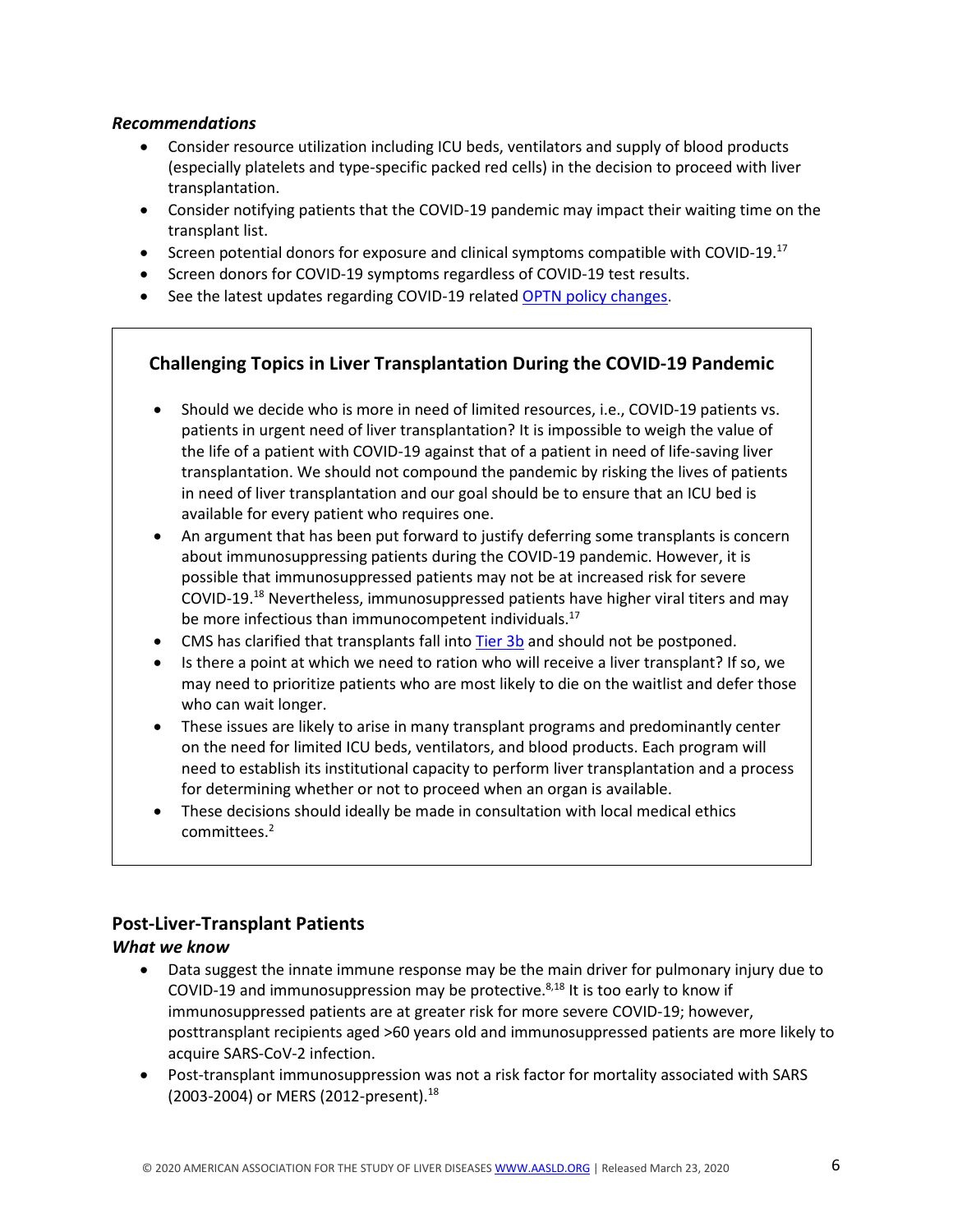• Immunosuppression may prolong viral shedding in posttransplant patients with COVID-19.<sup>17</sup>

#### *Recommendations*

- Do not reduce immunosuppression or stop mycophenolate for asymptomatic post-transplant patients.
- Emphasize prevention measures post-transplant patients already know well: frequent hand washing, cleaning frequently touched surfaces, staying away from large crowds, staying away from individuals who are ill, etc.
- Advise patients not to travel during the COVID-19 pandemic.<sup>17</sup>
- Minimize in-person visits for post-transplant patients by maximizing use of telemedicine.
- Consider advocating for telework options, appropriate excuses from work or leaves of absence for post-transplant patients and their primary caregivers.

## **Inpatients**

#### *What we know*

- Healthcare workers and other hospital staff are at risk for COVID-19.4
- Healthcare workers with SARS-CoV-2 may spread the virus to patients and should remain away from in-person work until approved to return by local health authorities.
- Minimizing interactions among healthcare workers and between healthcare workers and patients is critical to reducing the spread of SARS-CoV-2.
- Minimizing the transport of patients within and between healthcare facilities could reduce the spread of SARS-CoV-2.

- Conduct medical and surgical rounds with the minimum number of personnel needed to provide care at a given time.
- Limit the number of team members who enter a patient's room for patient examinations and encounters.
	- o The same rule applies to inpatient consultations involving other medical or surgical services for the care of patients with liver disease or transplant evaluation. Limit the personnel permitted to enter patient rooms to the minimum needed for the performance of consultative care.
	- o Consider conducting virtual visits for updates not requiring direct examination. This will reduce contact risks as well as unnecessary utilization of PPE thereby preserving hospital supplies for essential needs.
- Discourage in-person multidisciplinary rounds with dietary, pharmacy, social work, and care coordination staff.
	- o Consider the use of virtual conferencing to reduce direct staff interactions.
- Consider restricting the direct patient care of providers at higher risk (age >70 years, serious underlying medical conditions, immunocompromised).
- Limit or even prohibit the presence of non-essential team members in the hospital (e.g., students, observers, research staff) to minimize exposure risk and prioritize the use of PPE.
- Consider use of telephone or virtual language translation services as needed to reduce contact with patients.
- Limit the number of visitors who may see inpatients.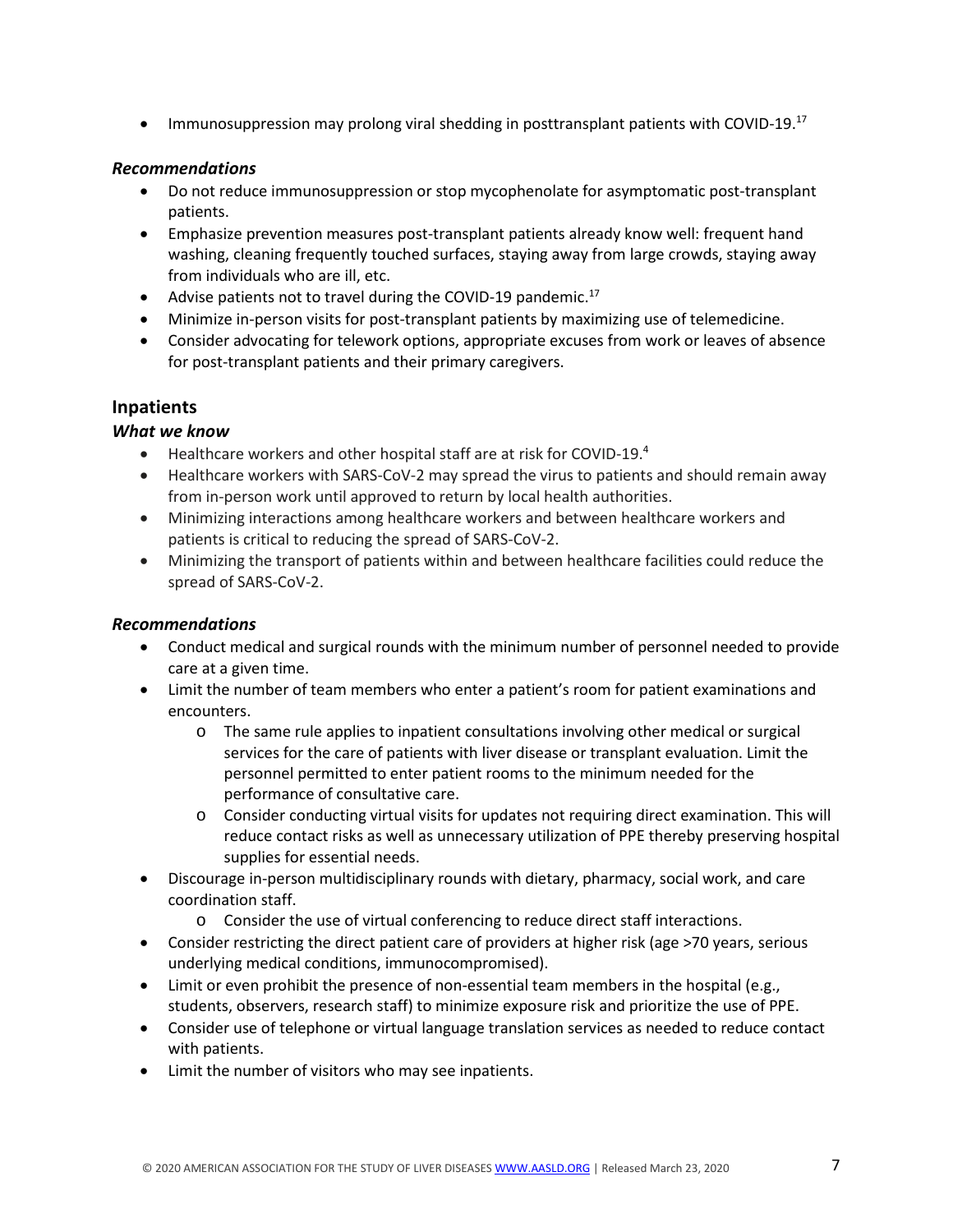- o Ideally, no visitors should be permitted in patient rooms except in specific circumstances such as hospice care or when a patient is being discharged following transplantation.
- Immediately, identify caregivers and legal representatives (and collect their emergency contact information) to provide informed consent if a patient is impaired, and to enable provision of regular status updates to them while visitors are not permitted in patient rooms.
- Carefully consider all requests for imaging and procedures on patients, including blood draws. Order only studies essential for care to reduce institutional resource utilization, including patient transport between hospital locations.
- Consider developing a policy for review and triage of hospital inpatient transfers. For example, consider accepting for transfer only patients with acute liver failure or those in need of urgent liver transplant evaluation during their hospital stay.
	- o Consider accepting for transfer only other liver patients with a unique need for inpatient interventions at the transplant center.
- Perform a needs assessment prior to patient discharge to determine whether the patient can have follow-up encounters by phone or telemedicine, and encourage early monitoring by these means to reduce early postdischarge, in-person visits.
- Coordinate with outpatient services for admission and discharge planning to prevent unnecessary admissions and reduce unplanned re-admissions after discharge.
- Patients with active viral shedding on discharge should [remain in isolation at home](https://www.cdc.gov/coronavirus/2019-ncov/hcp/disposition-hospitalized-patients.html) and appropriate precautions should be taken for caregivers or family members who live with the patient.
- Consider the capacity of local rehabilitation centers to accept complex patients as beds in those facilities may become limited during the COVID-19 pandemic.
	- o Review the possibility of enhanced home services during the admission to expedite discharge.

## **Management of Patients on Immunosuppressive Agents**

## *What we know*

- The effects of immunosuppression on COVID-19 are not well established.
- Rapid pulmonary deterioration in COVID-19 is due to a systemic/ pulmonary inflammatory response associated with increased serum IL-6, IL-8 and TNF- $\alpha$  levels.<sup>19</sup>
- The World Health Organization recommends avoiding corticosteroids for treatment of COVID-19 unless indicated for another therapeutic purpose. 20
- The potential role of corticosteroids for the prevention of progression of mild COVID-19 to severe pneumonia is unknown.
- Reducing the dosage or stopping immunosuppressants may cause a flare in a patient with autoimmune hepatitis or precipitate acute rejection in a liver transplant recipient.

- In immunosuppressed liver disease patients *without* COVID-19:
	- o Do not make anticipatory adjustments to current immunosuppressive drugs or dosages.
- In immunosuppressed liver disease patients *with* COVID-19:
	- o Consider minimizing the dosage of high-dose prednisone but maintain a dosage of at least 10 mg/day to avoid adrenal insufficiency.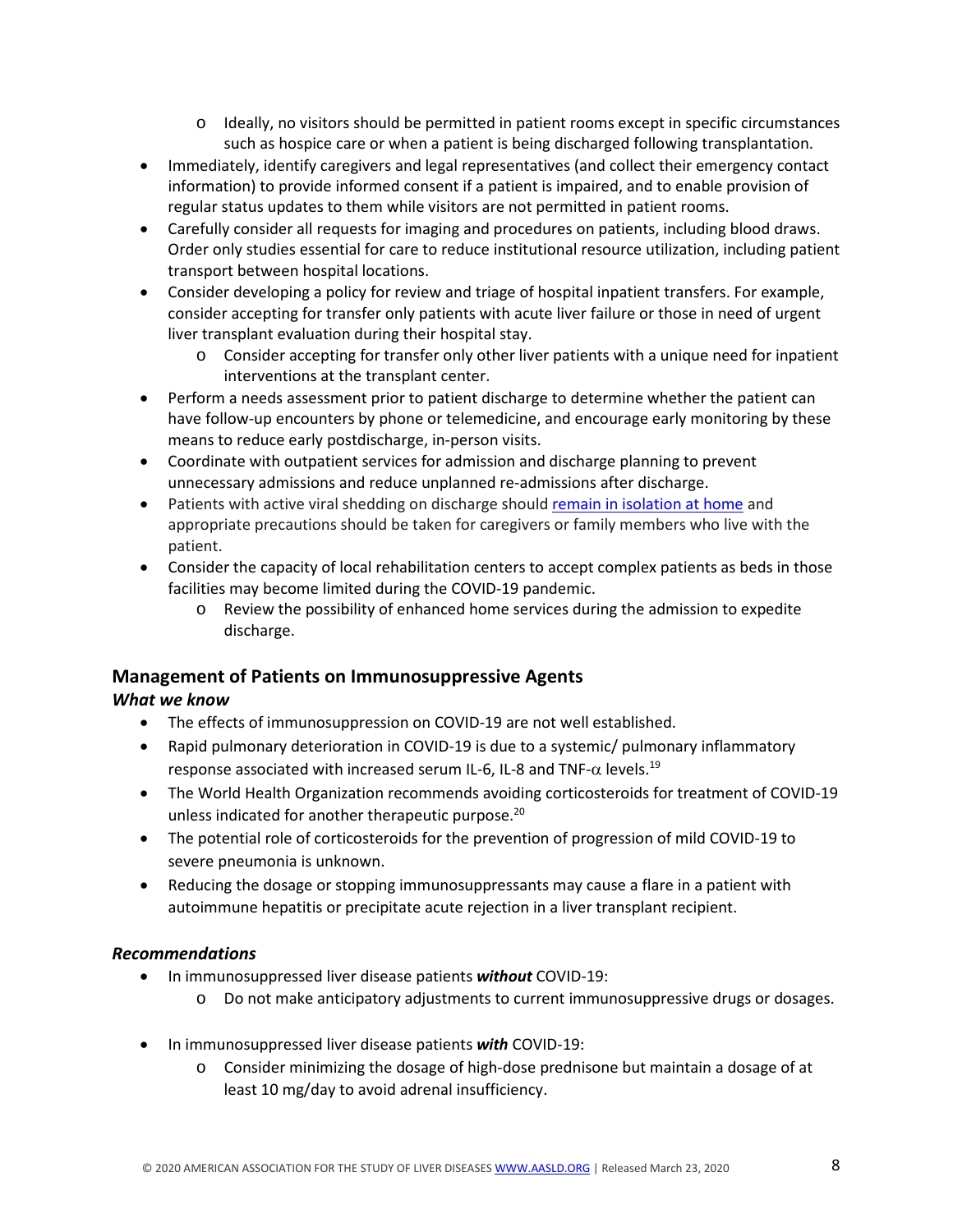- o Consider reducing azathioprine or mycophenolate dosages, especially in the setting of lymphopenia, fever or worsening pneumonia attributed to COVID-19.
- o Consider reducing but not stopping daily calcineurin inhibitor dosage, especially in the setting of lymphopenia, fever or worsening pulmonary status attributed to COVID-19.
- In patients with COVID-19, use caution in initiating prednisone or other immunosuppressive therapy where the potential benefit might be outweighed by the risks (e.g., alcohol-associated hepatitis).

# **Medication Management of Patients with COVID-19 and Potential Drug-Drug**

## **Interactions**

## *What we know*

- An open-label, randomized, controlled trial of lopinavir-ritonavir vs. standard of care in adults hospitalized with severe COVID-19 showed no clinical benefit.<sup>21</sup> Treatment was stopped early in some patients taking lopinavir-ritonavir due to adverse events.
- Lopinavir-ritonavir are potent inhibitors of CYP3A4, which is involved in the metabolism of calcineurin inhibitors, sirolimus, and everolimus.
	- $\circ$  If lopinavir-ritonavir are used, reduce tacrolimus dosage to 1/20-1/50 of baseline due to drug-drug interaction.
- Treatment with ACE inhibitors (ACEIs) and angiotensin receptor blockers (ARBs) results in upregulation of ACE2, the target for SARS-CoV-2 entry into cells.<sup>22</sup> Increased ACE2 expression *theoretically* facilitates infection with SARS-CoV-2.
- Animal studies suggest that ACEIs and ARBs may protect against serious lung complications with COVID-19 but, to date, there are no data in humans.<sup>23</sup>
- The Council on Hypertension of th[e European Society of Cardiology](https://www.escardio.org/Councils/Council-on-Hypertension-(CHT)/News/position-statement-of-the-esc-council-on-hypertension-on-ace-inhibitors-and-ang) highlighted the lack of evidence demonstrating harmful effects of ACEIs and ARBs in the setting of COVID-19 infection and recommends that patients should continue with their usual antihypertensive therapy, including ACEIs and ARBs.

## *Recommendations*

- The evidence thus far does not support the use of lopinavir-ritonavir for the treatment of COVID-19.
- Patients receiving ACEIs and ARBs should remain on them even in the setting of COVID-19.
- Acetaminophen at a daily dosage of  $\leq$ 2 g/d is the preferred analgesic and anti-pyretic for patients with known or suspected COVID-19.
- NSAIDS may also be used or continued [as needed.](https://www.sciencealert.com/who-recommends-to-avoid-taking-ibuprofen-for-covid-19-symptoms/amp)

## **Procedures**

- There is potential for fecal-oral SARS-CoV-2 transmission,  $1,5,12,24$  and the virus is detected in saliva. $1,12,25$
- The joint GI societies [recommend](https://www.aasld.org/about-aasld/media/joint-gi-society-message-covid-19-clinical-insights-our-community) to "strongly consider rescheduling non-urgent endoscopic procedures."
- [CMS,](https://www.cms.gov/files/document/31820-cms-adult-elective-surgery-and-procedures-recommendations.pdf) the US [Surgeon General](https://www.politico.com/news/2020/03/14/surgeon-general-elective-surgeries-coronavirus-129405) and th[e American College of Surgeons](https://www.facs.org/about-acs/covid-19/information-for-surgeons/elective-surgery) recommend postponing elective surgeries.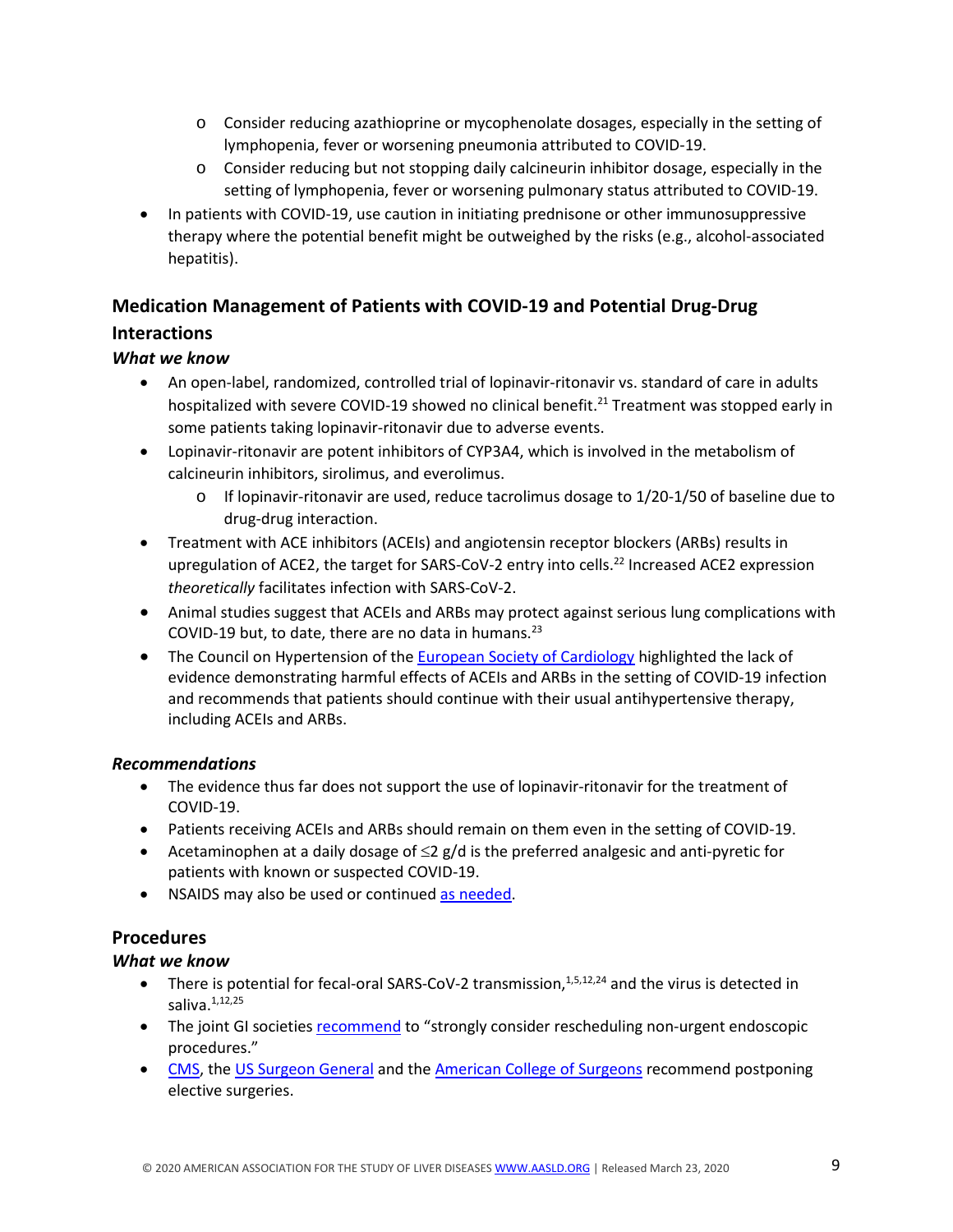- Endoscopic procedures should be considered aerosol-generating.<sup>26</sup>
- When performing procedures, in addition to standard PPE (gloves, gown, eyewear), the Association for Operating Room Nurses recommends headwear and masks for those with potential droplet exposure during endoscopic procedures.

#### *Recommendations*

- Cancel all elective/non-urgent procedures (e.g., endoscopy, liver biopsy).<sup>26</sup>
- Some procedures may need to be performed, e.g., liver biopsy to rule out rejection or diagnose autoimmune hepatitis, therapeutic paracentesis, TIPS, endoscopy for variceal bleeding, followup band ligation in those with history of variceal bleeding, biliary procedures (IR or endoscopic).
- Designated hats and surgical masks should be made available to all healthcare staff involved with performing procedures. Gloves, gowns, and masks should be changed for each case. Hats may be worn for the entire day. Eyewear (personal or disposable) should be cleaned with an alcohol wipe between cases. Disposable eyewear should be disposed of at the end of the day unless visibly soiled, in which case it should be immediately discarded.
- Consider limiting the involvement of fellows in endoscopies and other procedures to conserve PPE.26
- Follow [CDC recommendations](https://www.cdc.gov/coronavirus/2019-ncov/community/organizations/cleaning-disinfection.html) for cleaning and disinfecting rooms or areas visited by individuals with suspected or confirmed COVID-19.

## **Research**

#### *What we know*

• The [FDA](https://www.fda.gov/media/136238/download) and [NIH](https://grants.nih.gov/grants/guide/notice-files/NOT-OD-20-087.html) have posted guidance documents for the conduct of clinical trials during the COVID-19 pandemic.

- Limit clinical trial activity to essential clinical trials, defined as those that enroll or follow patients with life-threatening or serious conditions for which participation in the clinical trial holds out the clear prospect of directly benefiting the patient. Patients already enrolled in clinical trials who are undergoing safety and efficacy assessments fall within this definition.
	- o Continue in-person research visits for participants already enrolled in essential clinical trials if required for patient safety and/or participation in the clinical trial is an integral part of the patient's treatment plan.
	- o The study physician in consultation with the study team, the patient's physician, the patient, and the patient's family – should carefully assess the necessity and risks of an in-person visit.
- Do not initiate new clinical trials at this time unless meeting the definition of an essential clinical trial.
- Strongly consider not enrolling new research participants into existing clinical trials unless meeting the definition of an essential clinical trial.
	- o Postpone all other in-person clinical research visits.
- Research staff should make efforts to use alternative methods to conduct research visits or perform testing such as check-ins with participants by phone and/or performing researchrelated lab testing at lab testing centers if feasible.
- Research staff should work remotely, unless their presence is required for the safe conduct of the trial.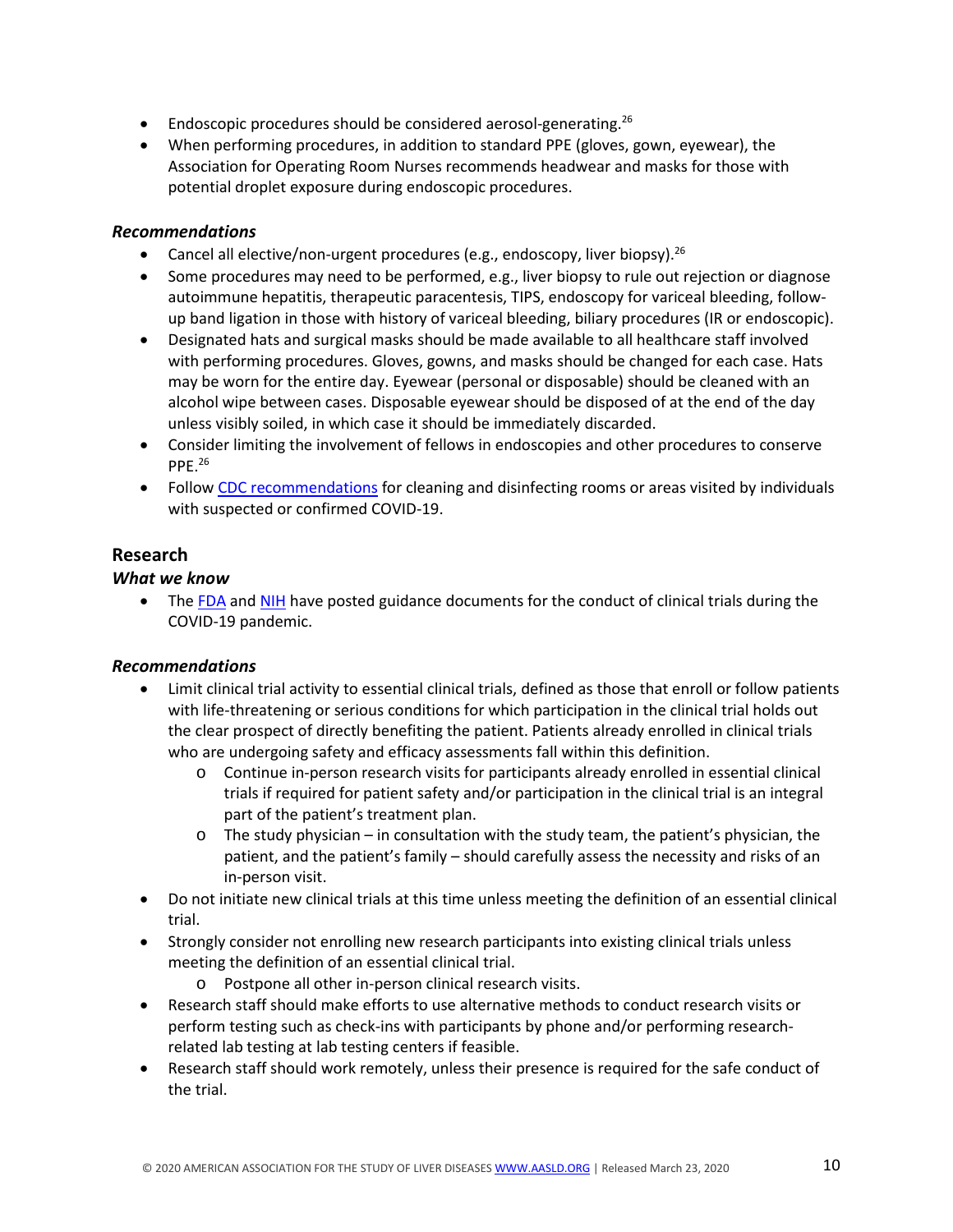- Discuss options for conducting telehealth study visits with clinical research organizations (CROs) and study sponsors.
- Principal investigators should notify commercial sponsors that opening new nonessential clinical trials and enrolling subjects into ongoing "non-essential" clinical trials should be temporarily postponed.
- Arrange for research medications to be sent to subjects by the study sponsor if the research pharmacy is unavailable.
- Institutional policies on clinical research may be more restrictive and should supersede the recommendations contained here.
- Laboratory/basic science research may also need to be restricted based on local policies.

## **Residents/Fellows**

## *What we know*

- The [ACGME](https://acgme.org/Newsroom/Newsroom-Details/ArticleID/10111/ACGME-Response-to-the-Coronavirus-COVID-19) has suspended some activities during the COVID-19 pandemic, including selfstudies, accreditation site visits, CLER program site visits, and resident/fellow/faculty surveys.
- The ACGME issued new requirements to allow residents/fellows to participate in telemedicine.
- The ACGME requirements for work hour limitations and adequate supervision have not changed.

#### *Recommendations*

- Ensure appropriate supervision of trainees working remotely if they are conducting patient care activities (telephone/telemedicine visits).
- Change all educational conferences to virtual conferences.
- Consider assigning fellows and other trainees to indirect patient care activities and/or telemedicine visits.

## **Protecting Healthcare Workers and Workforce Utilization**

## *What we know*

 $\bullet$  The infection rate of healthcare workers may be up to 20%, as reported in Italy.<sup>4</sup>

## *Recommendations*

- Cancel all in-person meetings (even small meetings) and change to virtual meetings.
- Practice social distancing even in meetings, e.g., keep an empty chair between each person.
- Consider staggering work shifts for physicians, providers, nurses, and staff.
- Create a backup schedule for physicians and surgeons in the event of quarantine or illness.
- Consider assigning backup personnel for providers in leadership positions.
- Consider checking temperatures of all providers and staff as they arrive to the office or clinic. There should be a zero-tolerance policy for presenting to work with fever or symptoms of COVID-19.

## **Telemedicine**

- Telemedicine can mitigate the exposure of patients and healthcare workers to COVID-19.<sup>27</sup>
- Emergency funding legislatio[n HB 6074](https://congress.gov/bill/116th-congress/house-bill/6074) waived some of the long-standing restrictions to the use of telehealth for Medicare recipients, including: rural area requirements for originating sites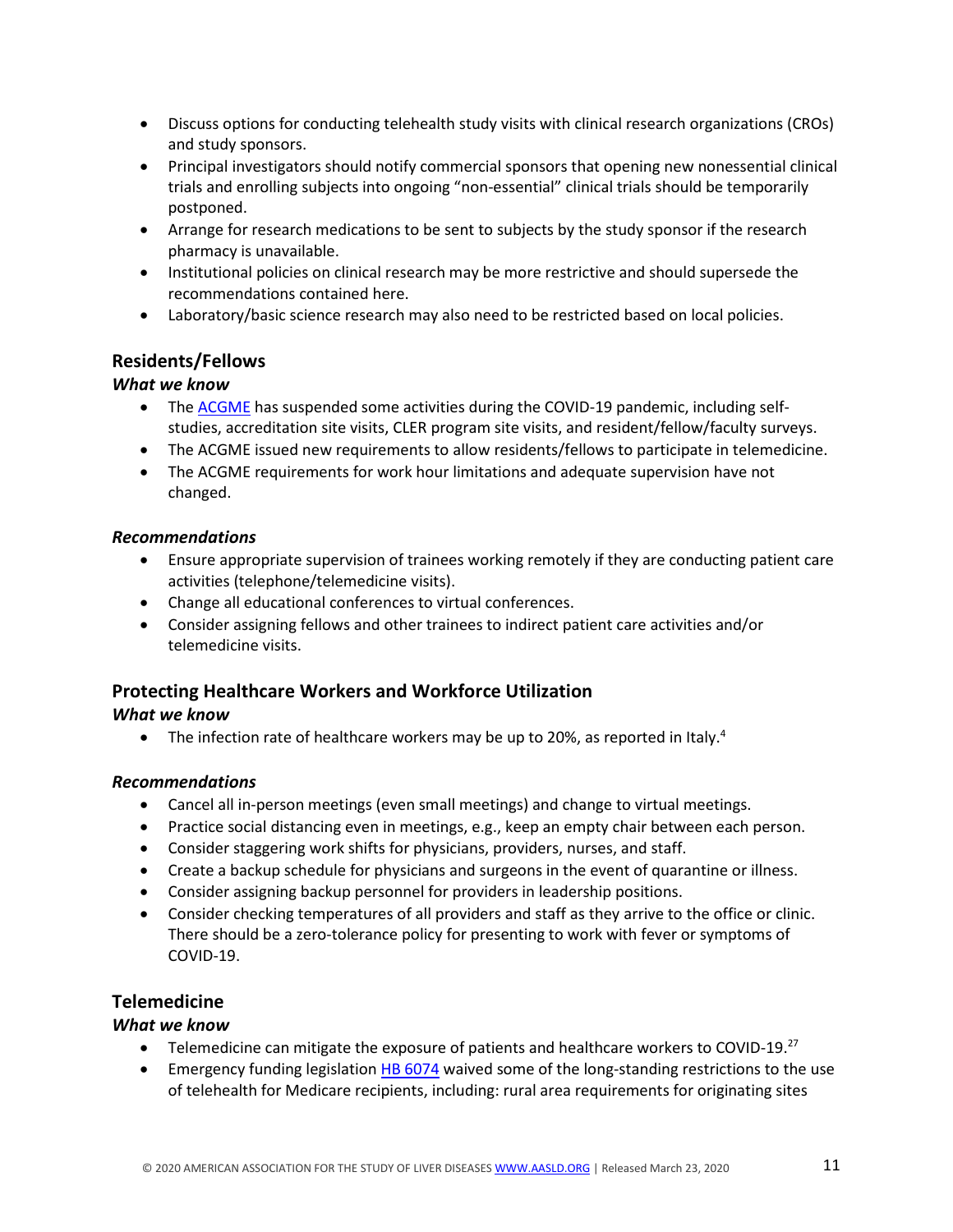(i.e., patient location); allowing a patient's home to be an eligible originating site; allowing phones with two-way, real-time interactive audio and visual capabilities to be used; and allowing the provider to conduct a telemedicine encounter from their home.<sup>28</sup>

- The Department of Health and Human Services [Office of Civil Rights](https://www.hhs.gov/hipaa/for-professionals/special-topics/emergency-preparedness/notification-enforcement-discretion-telehealth/index.html) announced that it would not impose penalties for the good faith provision of telemedicine during the COVID-19 public health emergency, even if remote communication technologies used for such services may not fully comply with the requirements of the HIPAA Rules.
- Telemedicine limitations include patient access to the electronic health record patient portal; access to a computer, phone, or tablet with video/audio capabilities; and ability to manage the technology.
- Issues regarding crossing state lines are potentially waived. See local regulations.
- See the [joint GI society message](https://www.aasld.org/sites/default/files/2020-03/Gastroenterology-COVID-19-20.03.19.pdf) about telehealth.

#### *Recommendations*

- Consider phone visits or telemedicine as appropriate and available to replace in-person visits.
- Conduct patient education and social work, dietitian, and financial consultations by video conference, telemedicine or telephone for liver transplant evaluations.
- Consider telemedicine alternatives in place of outreach clinics.
- Minimize in-person visits for posttransplant patients by maximizing use of telemedicine.

## **AASLD COVID-19 Working Group Members**

| Oren K. Fix, MD, MSc, FAASLD                | Daniel S. Pratt, MD, FAASLD                    |
|---------------------------------------------|------------------------------------------------|
| Swedish Medical Center, Seattle, WA         | Massachusetts General Hospital, Boston, MA     |
| Bilal Hameed, MD                            | K. Rajender Reddy, MD, FAASLD                  |
| University of California, San Francisco, CA | University of Pennsylvania, Philadelphia, PA   |
| Robert J. Fontana, MD, FAASLD               | Mark W. Russo, MD, MPH, FAASLD                 |
| University of Michigan, Ann Arbor, MI       | Carolinas Medical Center, Charlotte, NC        |
| Ryan M. Kwok, MD                            | Michael L. Schilsky, MD, FAASLD                |
| Uniformed Services University, Bethesda, MD | Yale University, New Haven, CT                 |
| Brendan M. McGuire, MD                      | Jorge A. Bezerra, MD, FAASLD                   |
| University of Alabama, Birmingham, AL       | Cincinnati Children's Hospital, Cincinnati, OH |
| David C. Mulligan, MD, FAASLD               | Raymond T. Chung, MD, FAASLD                   |
| Yale University, New Haven, CT              | Massachusetts General Hospital, Boston, MA     |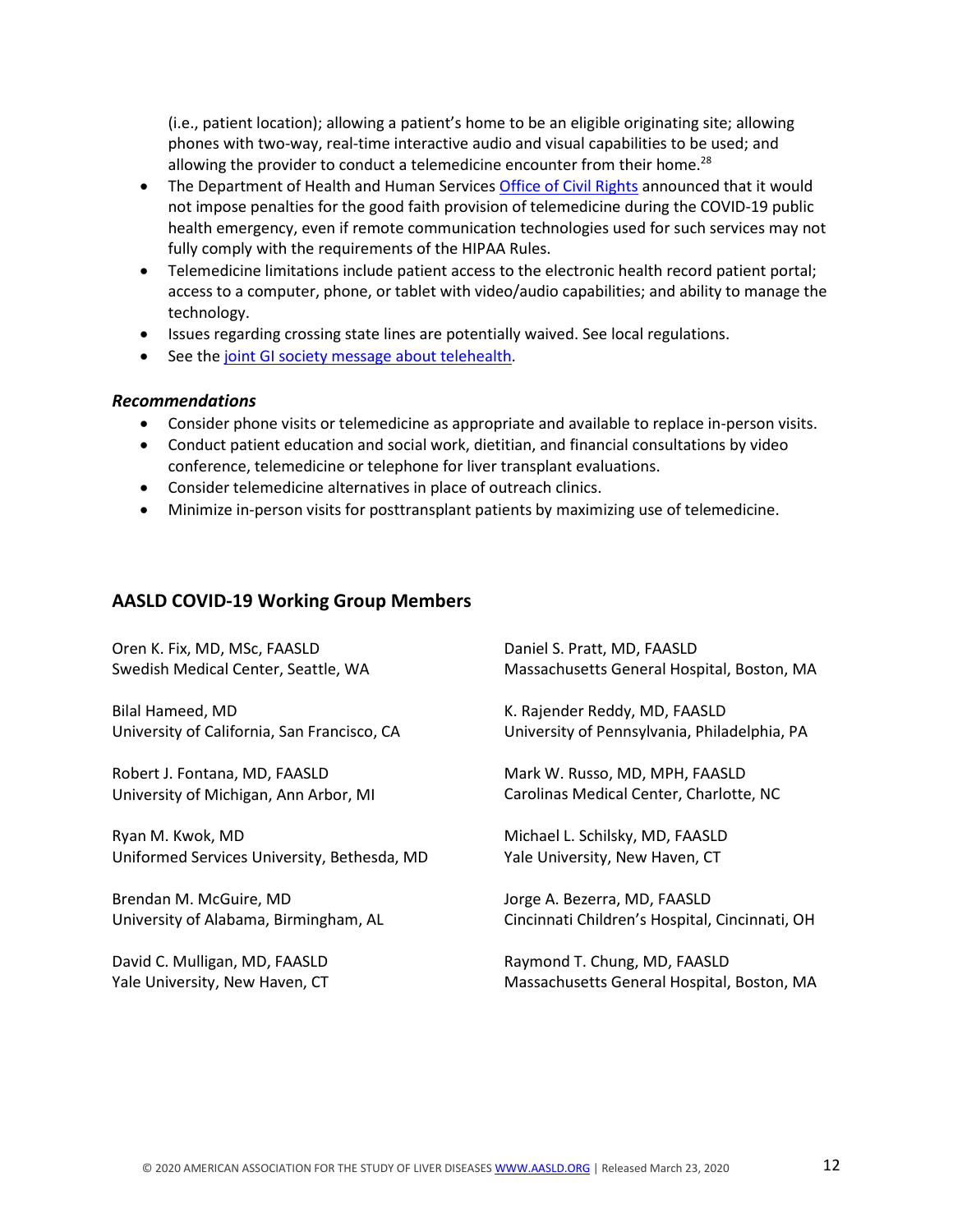## **Helpful Resources**

- Centers for Disease Control and Prevention, [COVID-19 Website](https://www.cdc.gov/coronavirus/2019-ncov/index.html)
	- o CDC [recommendations](https://www.cdc.gov/coronavirus/2019-ncov/community/organizations/cleaning-disinfection.html) for cleaning and disinfecting rooms or areas visited by individuals with suspected or confirmed COVID-19
- The [Transplantation Society Guidance](https://tts.org/tid-about/tid-presidents-message/23-tid/tid-news/657-tid-update-and-guidance-on-2019-novel-coronavirus-2019-ncov-for-transplant-id-clinicians) on Coronavirus Disease 2019 (COVID-19) for Transplant **Clinicians**
- Association of Organ Procurement Organizations [COVID-19 Bulletin](https://www.aopo.org/information-about-covid-19-coronavirus-is-being-released-rapidly-we-will-post-updates-as-we-receive-them/)
- [FDA Guidance](https://www.fda.gov/media/136238/download) on Conduct of Clinical Trials of Medical Products During COVID-19 Pandemic
- [Guidance for NIH-funded](https://grants.nih.gov/grants/guide/notice-files/NOT-OD-20-087.html) Clinical Trials and Human Subjects Studies Affected By COVID-19
- [Medicare Telemedicine](https://www.cms.gov/newsroom/fact-sheets/medicare-telemedicine-health-care-provider-fact-sheet) Health Care Provider Fact Sheet (updated March 17, 2020)
- [ACGME's Response](https://acgme.org/Newsroom/Newsroom-Details/ArticleID/10111/ACGME-Response-to-the-Coronavirus-COVID-19) to the Coronavirus (COVID-19)
- [CMS Adult Elective Surgery](https://www.cms.gov/files/document/31820-cms-adult-elective-surgery-and-procedures-recommendations.pdf) and Procedures Recommendations:
- [Joint GI Society](https://www.aasld.org/about-aasld/media/joint-gi-society-message-covid-19-clinical-insights-our-community) Message for Gastroenterologists and Gastroenterology Care Providers
- Joint GI Society Message about [Telehealth](https://www.aasld.org/sites/default/files/2020-03/Gastroenterology-COVID-19-20.03.19.pdf)
- [SECURE-Cirrhosis Registry](https://covidcirrhosis.web.unc.edu/) (PHI-free reporting registry of COVID-19 in patients with cirrhosis and post-liver-transplant patients)

#### **References**

- 1. Guan W, Ni Z, Hu Y, Liang WH, Ou CQ, He JX, et al. Clinical characteristics of coronavirus disease 2019 in China. N Engl J Med 2020 Feb 28. doi: 10.1056/NEJMoa2002032. [Epub ahead of print]
- 2. Chopra V, Toner E, Waldhorn R, Washer L. How should U.S. hospitals prepare for coronavirus disease 2019 (COVID-19)? Ann Intern Med 2020 Mar 11. doi: 10.7326/M20-0907. [Epub ahead of print]
- 3. Grasselli G, Pesenti A, Cecconi M. Critical care utilization for the COVID-19 outbreak in Lombardy, Italy. JAMA 2020 Mar 13. doi: 10.1001/jama.2020.4031. [Epub ahead of print]
- 4. Remuzzi A, Remuzzi G. COVID-19 and Italy: what next? Lancet. 2020 Mar 13. doi: 10.1016/S0140-6736(20)30627-9. [Epub ahead of print]
- 5. Xiao F, Tang M, Zheng X, Liu Y, Li X, Shan H. Evidence for gastrointestinal infection of SARS-CoV-2. Gastroenterology 2020 Feb 27. doi: 10.1053/j.gastro.2020.02.055. [https://www.gastrojournal.org/article/S0016-5085\(20\)30282-1/pdf.](https://www.gastrojournal.org/article/S0016-5085(20)30282-1/pdf) Accessed March 2020. [Epub ahead of print]
- 6. Chen N, Zhou M, Dong X, Qu J, Gong F, Han Y, et al. Epidemiological and clinical characteristics of 99 cases of 2019 novel coronavirus pneumonia in Wuhan, China: a descriptive study. Lancet 2020;395:507-513.
- 7. Fan Z, Chen L, Li J, Tian C, Zhang Y, Huang S, et al. Clinical features of COVID-19-related liver damage. medRxiv 2020. doi.org/10.1101/2020.02.26.20026971. <https://doi.org/10.1101/2020.02.26.20026971>
- 8. Huang C, Wang, Y, Li X, Ren L, Zhao J, Hu Y, et al. Clinical features of patients infected with 2019 novel coronavirus in Wuhan, China. Lancet 2020;395:497-506.
- 9. Xu L, Liu J, Lu M, Yang D, Zheng X. Liver injury during highly pathogenic human coronavirus infections. Liver Int 2020 Mar 14. doi: 10.1111/liv.14435. [Epub ahead of print]
- 10. Zhang C, Shi L, Wang FS. Liver injury in COVID-19: Management and challenges. Lancet Gastroenterol Hepatol 2020 Mar 4. doi: 10.1016/S2468-1253(20)30057-1. [Epub ahead of print]
- 11. Liu W, Tao ZW, Lei W, et al. Analysis of factors associated with disease outcomes in hospitalized patients with 2019 novel coronavirus disease. Chin Med J (Engl) 2020 [Epub ahead of print].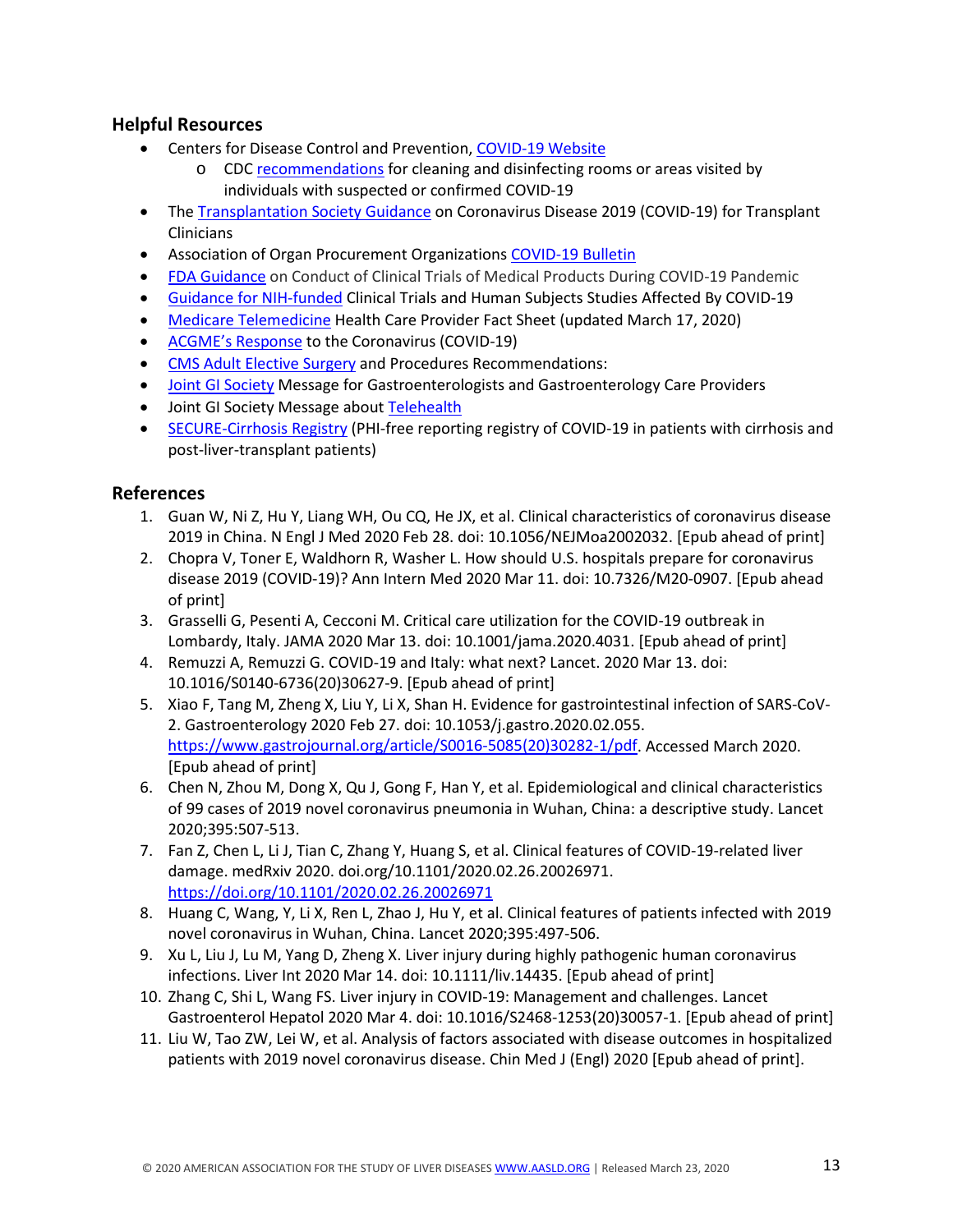- 12. Gu J, Han B, Wang J. COVID-19: gastrointestinal manifestations and potential fecal-oral transmission. Gastroenterology 2020 Mar 3. doi: 10.1053/j.gastro.2020.02.054. [Epub ahead of print]
- 13. Xu Z, Shi L, Wang Y, Zhang J, Huang L, Zhang C, et al. Pathological findings of COVID-19 associated with acute respiratory distress syndrome. Lancet Respir Med 2020 Feb 18. doi: 10.1016/S2213-2600(20)30076-X. [Epub ahead of print]
- 14. Lu X, Zhang L, Du H, et al. SARS-CoV-2 infection in children. N Engl J Med 2020 [Epub ahead of print].
- 15. Liang W, Guan W, Chen R, Wang W, Li J, Xu K, et al. Cancer patients in SARS-CoV-2 infection: a nationwide analysis in China. Lancet Oncol 2020;21:335-337.
- 16. Wang W, Xu Y, Gao R. Detection of SARS-CoV-2 in different types of clinical specimens. JAMA 2020 [Epub ahead of print].
- 17. American Society of Transplantation. 2019-nCoV (Coronavirus): FAQs for organ donation and transplantation. Updated 20 Mar 2020. [https://www.myast.org/sites/default/files/COVID19%20FAQ%20Tx%20Centers%2003.20.2020-](https://www.myast.org/sites/default/files/COVID19%20FAQ%20Tx%20Centers%2003.20.2020-FINAL.pdf) [FINAL.pdf.](https://www.myast.org/sites/default/files/COVID19%20FAQ%20Tx%20Centers%2003.20.2020-FINAL.pdf)
- 18. D'Antiga, L. Coronaviruses and immunosuppressed patients. The facts during the third epidemic. Liver Transpl 2020 [Epub ahead of print].
- 19. Gong J, Dong H, Xia Q, Huang Z, Wang D, Zhao Y, et al. Correlation analysis between disease severity and inflammation-related parameters in patients with COVID-19 pneumonia. medRxiv 2020. doi: 10.1101/2020.02.25.20025643. <https://www.medrxiv.org/content/10.1101/2020.02.25.20025643v1.full.pdf>
- 20. World Health Organization. Clinical management of severe acute respiratory infection (SARI) when COVID-19 disease is suspected: interim guidance, 13 March 2020. [https://apps.who.int/iris/handle/10665/331446.](https://apps.who.int/iris/handle/10665/331446) Published March 13, 2020. Accessed March 2020.
- 21. Cao B, Wang Y, Wen D, Liu W, Wang J, Fan G, et al. A trial of lopinavir-ritonavir in adults hospitalized with severe covid-19. N Engl J Med 2020 Mar 18. doi: 10.1056/NEJMoa2001282. [Epub ahead of print]
- 22. Fang L, Karakiulakis G, Roth M. Are patients with hypertension and diabetes mellitus at increased risk for COVID-19 infection? Lancet Respir Med 2020 Mar 11. doi: 10.1016/S2213- 2600(20)30116-8. [Epub ahead of print]
- 23. Kuba K, Imai Y, Rao S, Gao H, Guo F, Guan B, et al. A crucial role of angiotensin converting enzyme 2 (ACE2) in SARS coronavirus-induced lung injury. Nat Med 2005;11:875-879.
- 24. Holshue ML, DeBolt C, Lindquist S, Lofy KH, Wiesman J, Bruce H, et al; Washington State 2019 nCoV Case Investigation Team. First case of 2019 novel coronavirus in the United States. N Engl J Med 2020;382:929-936.
- 25. To KK, Tsang OT, Chik-Yan Yip C, Chan KH, Wu TC, Chan JMC, et al. Consistent detection of 2019 novel coronavirus in saliva. Clin Infect Dis 2020 Feb 12. doi: 10.1093/cid/ciaa149. [Epub ahead of print]
- 26. Soetikno R, Teoh AYB, Kaltenbach T, Lau JYW, Asokkumar R, Cabral-Prodigalidad P, Shergill A. Considerations in performing endoscopy during the COVID-19 pandemic. Gastrointest Endosc 2020[. https://els-jbs-prod](https://urldefense.proofpoint.com/v2/url?u=https-3A__els-2Djbs-2Dprod-2Dcdn.literatumonline.com_pb_assets_raw_Health-2520Advance_journals_ymge_GIE-2DD-2D20-2D00499-2520-5FRoy-2D1584643794760.pdf&d=DwMGaQ&c=iORugZls2LlYyCAZRB3XLg&r=Rk-CacGmhGQoFKu1xCFOdc_3pxFzQAGmCqe8r1000-A&m=vs9oHH6R1cFz8KlzOQbk1VEp3LnQ5qrYs4jibQfT5gQ&s=56ortVpYTQ4zPa-IuW3EnZbRL7-rTKmhiStZWg_iybk&e=)[cdn.literatumonline.com/pb/assets/raw/Health%20Advance/journals/ymge/GIE-D-20-](https://urldefense.proofpoint.com/v2/url?u=https-3A__els-2Djbs-2Dprod-2Dcdn.literatumonline.com_pb_assets_raw_Health-2520Advance_journals_ymge_GIE-2DD-2D20-2D00499-2520-5FRoy-2D1584643794760.pdf&d=DwMGaQ&c=iORugZls2LlYyCAZRB3XLg&r=Rk-CacGmhGQoFKu1xCFOdc_3pxFzQAGmCqe8r1000-A&m=vs9oHH6R1cFz8KlzOQbk1VEp3LnQ5qrYs4jibQfT5gQ&s=56ortVpYTQ4zPa-IuW3EnZbRL7-rTKmhiStZWg_iybk&e=) 00499%20 Roy-1584643794760.pdf. Accessed March 2020. [Epub ahead of print]
- 27. Terry K. Telehealth seen as a key tool to fight COVID-19. The Hospitalist 2020 Mar 6. [https://www.the-hospitalist.org/hospitalist/article/218574/coronavirus-updates/telehealth](https://www.the-hospitalist.org/hospitalist/article/218574/coronavirus-updates/telehealth-seen-key-tool-help-fight-covid-19)[seen-key-tool-help-fight-covid-19](https://www.the-hospitalist.org/hospitalist/article/218574/coronavirus-updates/telehealth-seen-key-tool-help-fight-covid-19)